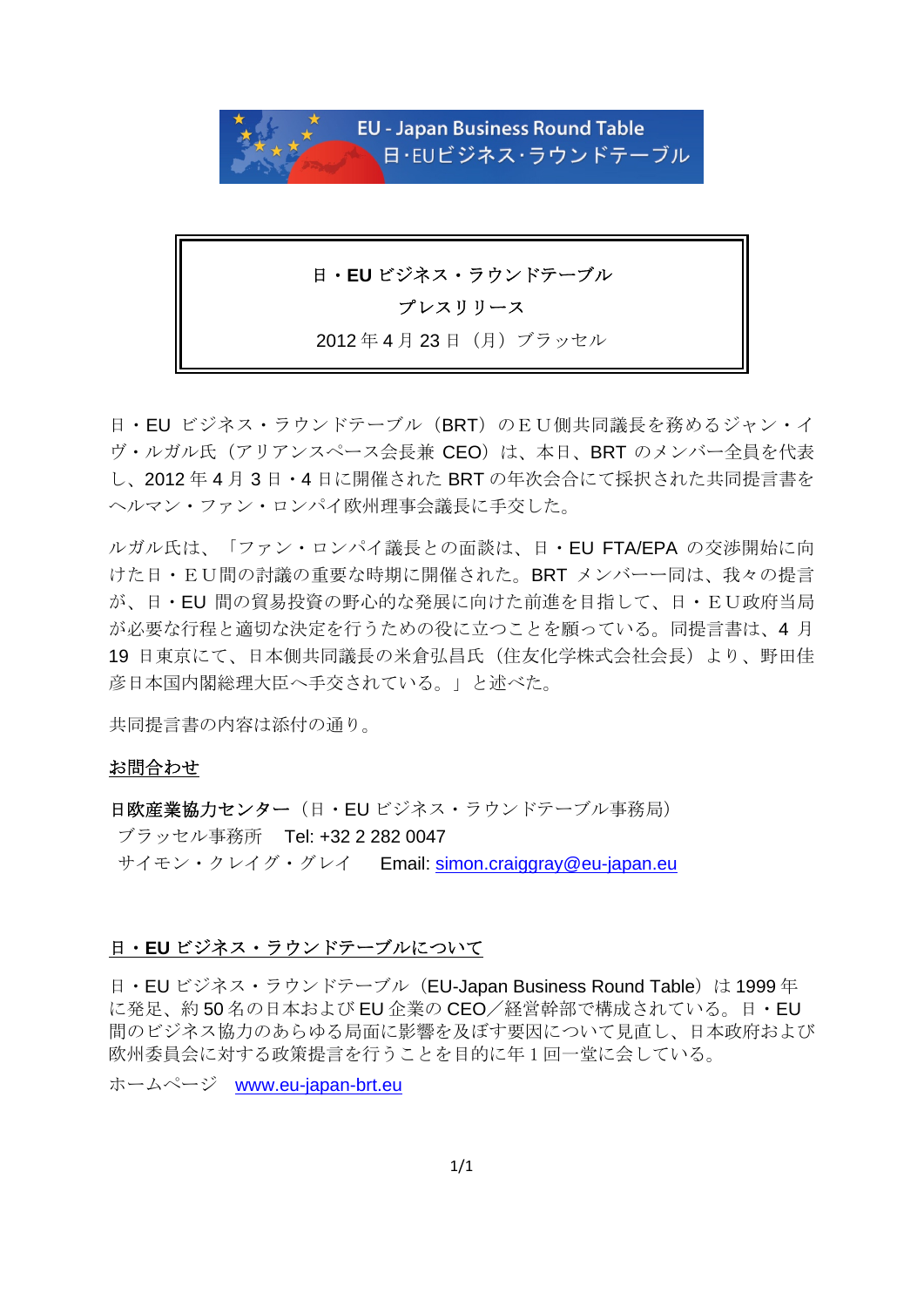

EU-Japan Business Round Table

# **RECOMMENDATIONS**

"Unlocking Growth Potential in EU-Japan Business" 3 & 4 April 2012 Tokyo, Japan

1. Introduction

The EU-Japan Business Round Table (BRT) held its Annual Meeting in Tokyo on 3-4 April 2012 under the theme "Unlocking growth potential in EU-Japan business". The meeting was chaired by Mr. Hiromasa Yonekura, Chairman of Sumitomo Chemical Co., Ltd., and Dr. Jean-Yves Le Gall, Chairman and CEO of Arianespace.

The BRT had the pleasure and honour of welcoming high-level representatives of the Japanese and EU authorities: Mr. Yukio Edano, Minister of Economy, Trade and Industry of Japan, Mr. Seishu Makino, Senior Vice Minister of Economy, Trade and Industry of Japan, Mr. Ryuji Yamane, Parliamentary Senior Vice-Minister for Foreign Affairs of Japan, and Mr. Tetsuo Yamakawa, Vice-Minister for Policy Coordination (International Affairs), Ministry of Internal Affairs and Communications of Japan, as well as Mr. Antti Peltomäki, Deputy Director General for Enterprise and Industry of the European Commission.

The meeting addressed the following subjects:

- 1. Discussion and adoption of general and sectoral recommendations
- 2. Special discussions on (i) EU-Japan FTA/EPA opportunities and challenges, (ii) EU-Japan cooperation in energy-related issues, and (iii) Growth strategies and re-industrialisation of advanced economies
- 3. Discussions with Japanese and EU authorities
- 4. Informal discussions on additional subjects of special interest: (i) Implications of financial issues for business, (ii) Value chain safety, (iii) Human resources development, and (iv) Corporate strategies for the greening of industry.

In addition to the issue of a EU-Japan FTA/EPA and a political and cooperation agreement, major matters of great mutual interest that were discussed at the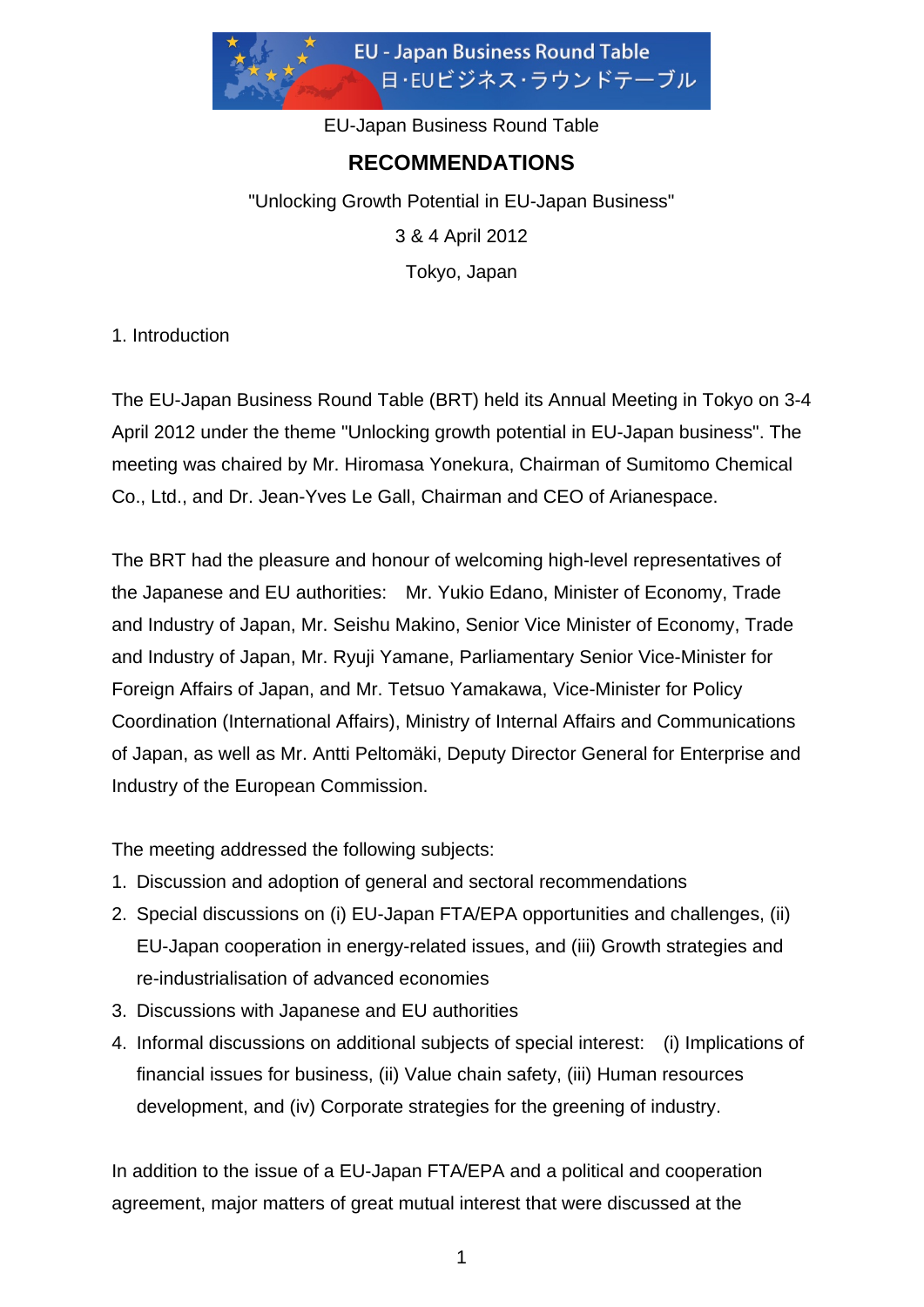meeting were the development of bilateral industrial cooperation, cooperation on international standards, and the future direction of multilateral trade frameworks.

BRT members agreed to jointly submit their recommendations to Prime Minister Yoshihiko Noda of Japan, European Council President Herman Van Rompuy, and European Commission President José Manuel Barroso later this month.

### 2. Background

As major advanced economies and major global traders and investors, the EU and Japan can do more to unlock the enormous growth potential which their bilateral economic relations can offer. They are now working on enhancing bilateral trade, investment and cooperation and building a closer relationship. As both strive to overcome global financial instability and economic uncertainties, it is crucial that they join forces in tackling common challenges in order to attain a long-term, sound and stronger growth.

2011 saw economic uncertainty in the EU. Concerns about the sustainability of government debt in some EU Member States caused financial market instability and damaged the confidence of businesses, investors and consumers. Business made clear that the euro was essential to investment and the growth of the EU economy. EU leaders improved economic governance, but efforts must continue to build on the recent momentum and deliver the necessary structural reforms.

Japan continues its strenuous efforts to achieve full recovery from the disaster of the March 2011 Great East Japan Earthquake and rebuild its economy. Japanese companies were recovering faster than expected from the aftermath but more recently the pace is slowing as they face significant challenges such as weak domestic demand and prolonged deflation, as well as signs of slowdown in some emerging market economies.

Under these challenging circumstances, the EU and Japan have been working proactively during the past year to further deepen and strengthen their political and economic cooperation, with particular attention to boosting growth. At the EU-Japan Summit of May 2011, the EU and Japanese authorities agreed to start discussions with a view to defining the scope and level of ambition of a deep and comprehensive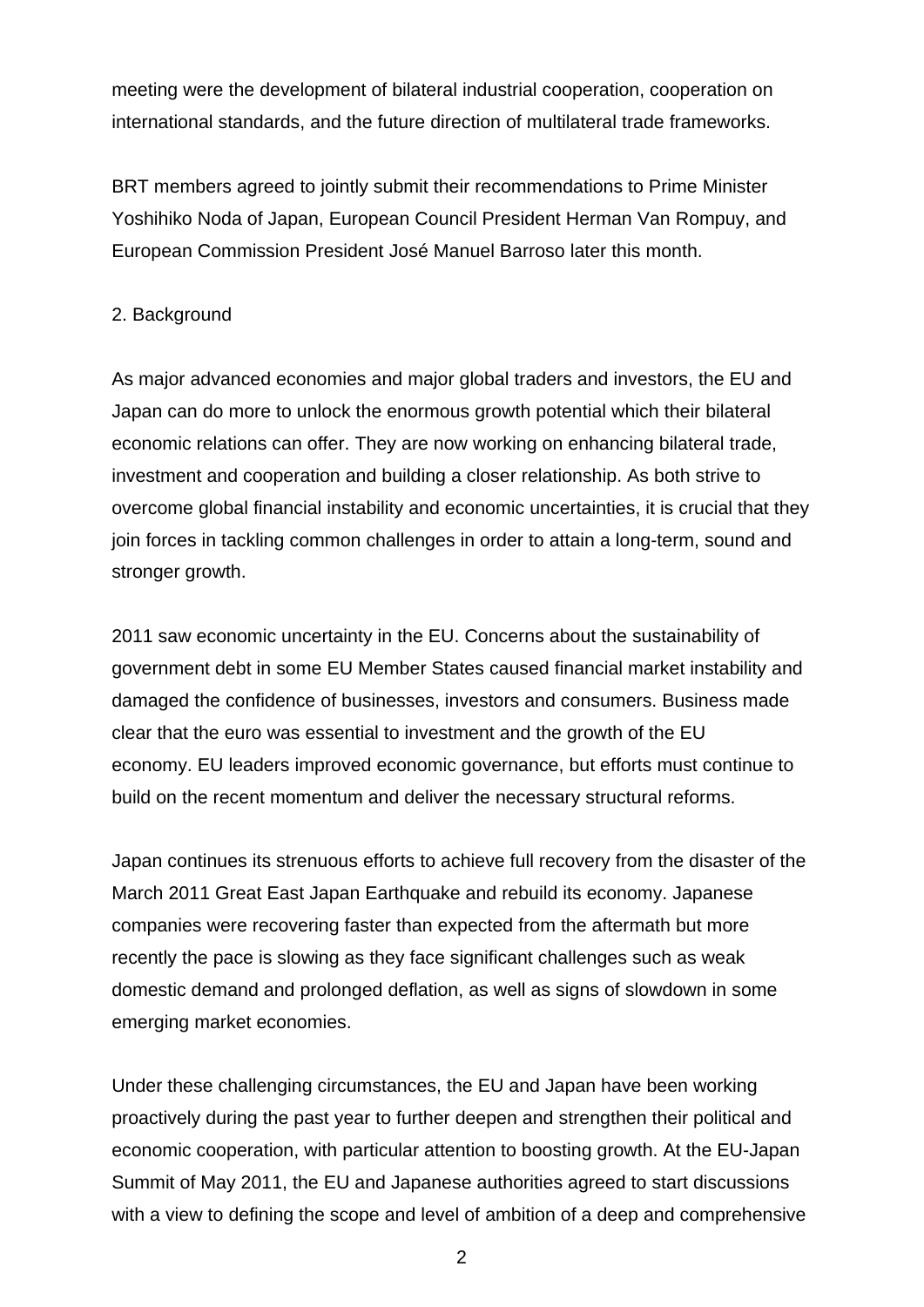EU-Japan FTA/EPA as well as the scope and level of a strong political and cooperation agreement. In September 2011, the BRT's "Joint Statement Towards an EU-Japan FTA/EPA" requested the EU and Japanese authorities to seek a high level of ambition and consider removing all the commercially significant obstacles to trade and investment in all areas of shared business interest while leaving no room for misunderstanding in the scoping process, lest the outcome of the scoping would fail to live up to the expectations of business. The BRT also recommended conducting any future negotiations in full transparency and in close cooperation with the business community. Also, the BRT called on the EU and Japanese communities to discuss the issue of non-tariff barriers (NTBs) bilaterally on the basis of an adequate understanding of each other's interests and concerns and work out, on a sectoral basis, concrete and realistic solutions in order to support the governments' efforts. Some promising results were presented in this Annual Meeting.

### 3. Calls and Recommendations

The BRT calls on the European Commission and the government of Japan to expedite the remaining efforts necessary to complete their scoping activities on ambitious terms. The BRT also urges the European Commission and the Council of the EU to expedite their respective work on the mandates to authorise the European Commission to negotiate an FTA/EPA and a political and cooperation agreement with Japan on the basis of a successful scoping and keeping in mind the high level of ambition shown at the May 2011 EU-Japan Summit and supported by the BRT in its September 2011 "Joint Statement Towards an EU-Japan FTA/EPA". The EU-Japan FTA/EPA would have to be ambitious, balanced, mutually beneficial and comprehensive and tackle major outstanding issues, such as tarrifs, non-tariff, barriers, public procurement, investment, and harmonization/mutual recognition of regulations and standards, to develop and unlock the growth potential of EU-Japan economic relations.

The BRT is strongly convinced that the EU and Japan, two of the world's largest and most advanced economies, can achieve sound and stronger growth together and contribute to the sustainable development of the global economy by promoting more open and free trade and investment, accelerating regulatory and standards harmonisation, encouraging small and medium enterprises to realise their growth potential in trade, while enhancing bilateral cooperation in a range of growth areas

3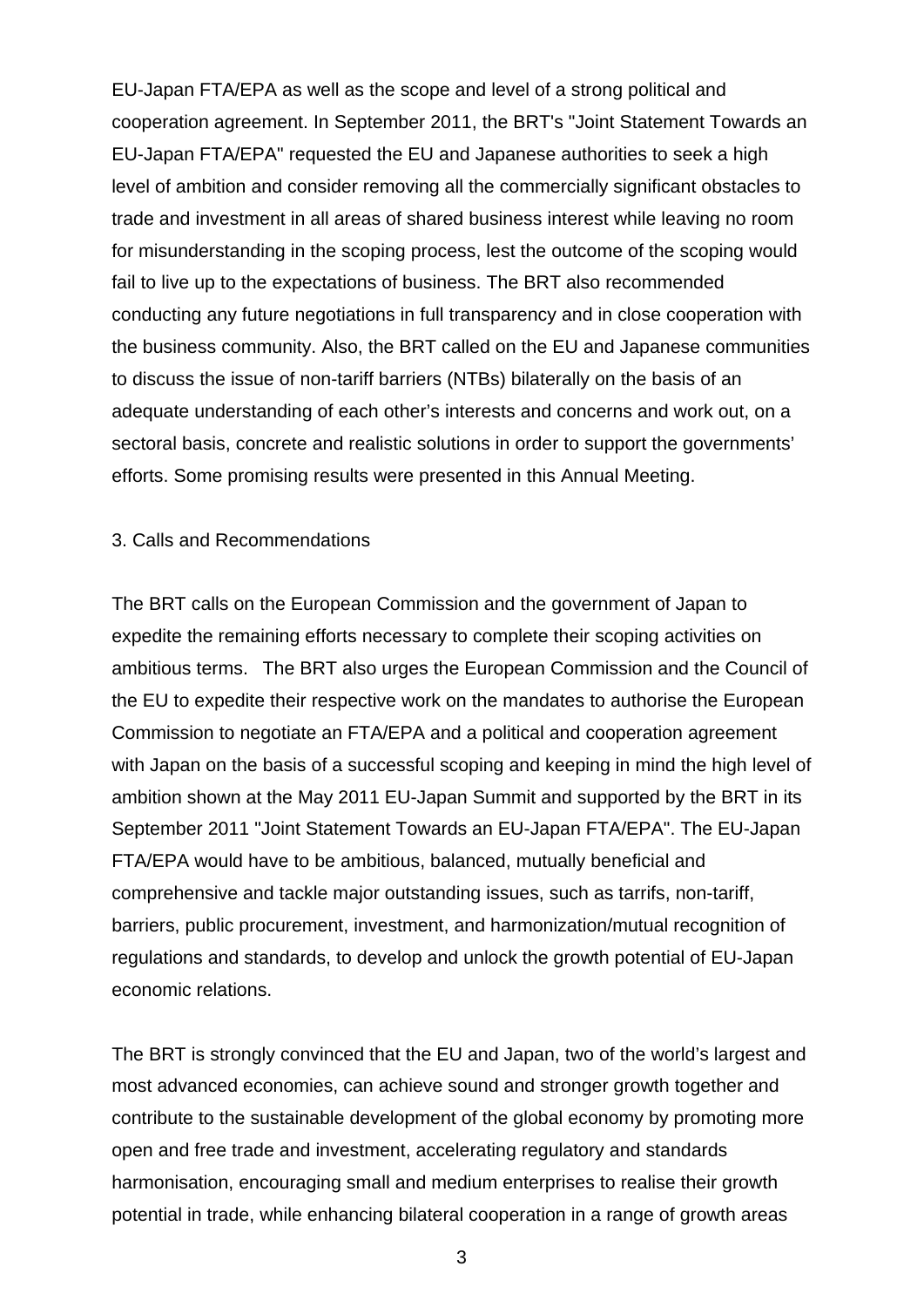such as life science, biotechnology, healthcare, ICT, aerospace, energy, and the environment.

The BRT supports a strong multilateral trading system and calls on the WTO to break the current deadlock in the Doha Development Agenda negotiation and demonstrate strong leadership in advancing trade liberalization as the world's only international organization to create rules and set standards on trade at the multilateral level.

The BRT also makes the following calls to the EU and Japanese authorities: (A) Trade, Investment, and Regulatory Cooperation

- The BRT calls on the European Commission and the government of Japan to expedite the remaining efforts necessary to complete their scoping activities on ambitious terms. The BRT also urges the European Commission and the Council of the EU to expedite their respective work on the mandates to authorise the European Commission to negotiate an FTA/EPA and a political and cooperation agreement with Japan on the basis of a successful scoping and keeping in mind the high level of ambition shown at the May 2011 EU-Japan Summit and supported by the BRT in its September 2011 "Joint Statement Towards an EU-Japan FTA/EPA". The EU-Japan FTA/EPA would have to be ambitious, balanced, mutually beneficial and comprehensive and tackle major outstanding issues, such as tarrifs, non-tariff, barriers, public procurement, investment, and harmonization/mutual recognition or regulations and standards, to develop and unlock the growth potential of EU-Japan economic relations.
- The EU and Japan should jointly call for a breakthrough in WTO Doha Development Agenda negotiations and for a statement of strong support for the fight against protectionism. The WTO should focus more on its core functions, namely trade liberalisation and rule-making, advancing on a case-by-case basis. This will showcase the advantages of comprehensive market access negotiations and prevent weakening of the multilateral trade system.
- Both the EU and Japanese Authorities should apply international standards and enhance co-operation in the promotion of new global standards. They should mutually recognise products certified under similar and equivalent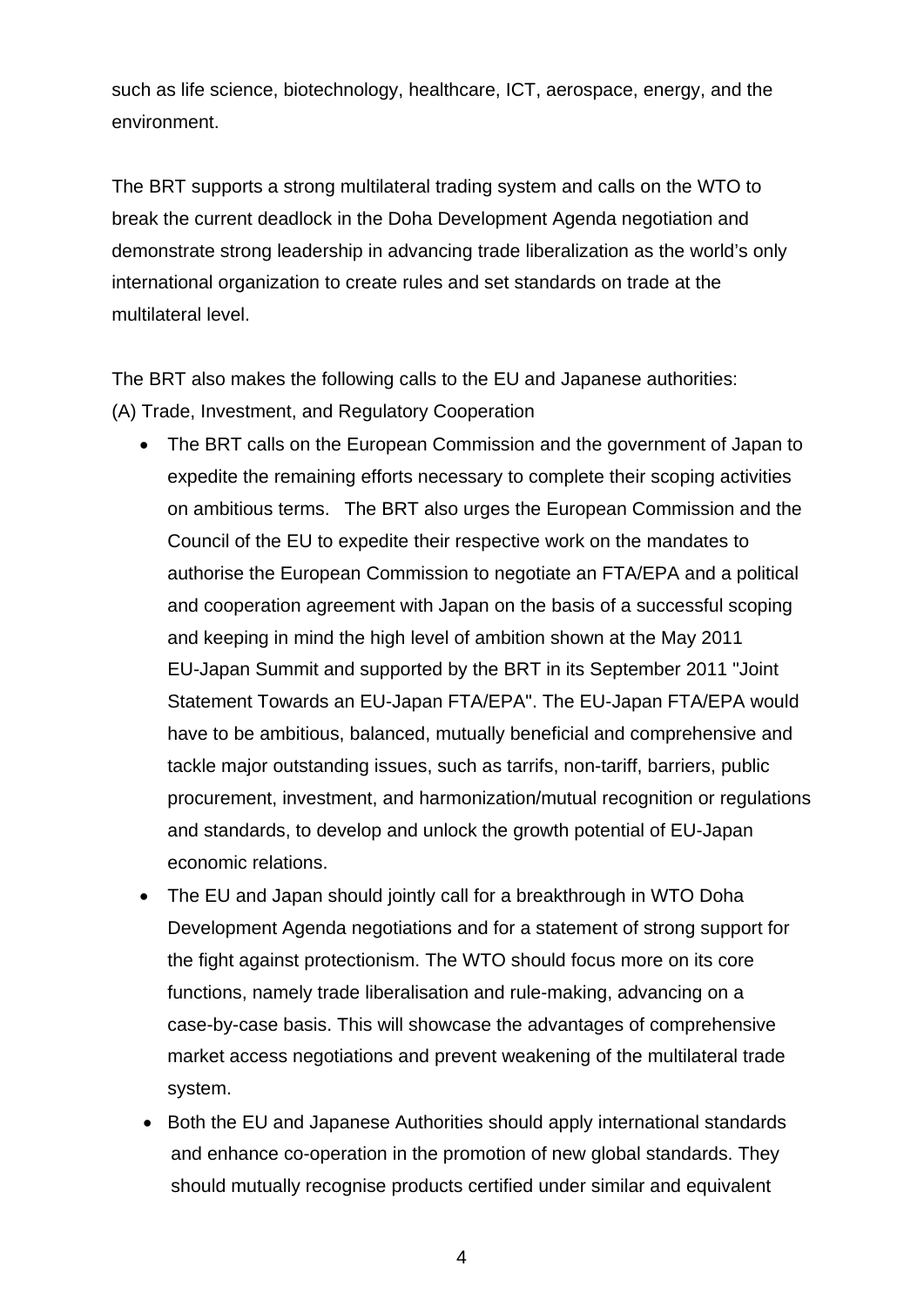product standards and cooperate in efforts to harmonize regulations and systems where possible.

- Japan and the Member States of the EU should make further efforts to expand the network of Social Security Agreements. They should also introduce an interim measure, by which a host country either exempts contributions to pension funds unilaterally or refunds the contributions in full when expatriates return to their home country. Both Authorities should also promote international frameworks enabling secure movement of personal data within business organisations.
- The EU and Japan should aim for "Better Regulation" through an improved information exchange focusing on both existing and future regulation.
- The EU and Japanese Authorities should develop measures to promote and assist SMEs to explore and seize business opportunities in each other's market. Should negotiations for an FTA/EPA begin, specific consideration should be made to establish measures for SMEs within the framework of negotiations.

(B) Life Sciences and Biotechnologies, Healthcare and Well-Being **General** 

• The BRT recommends to the Japanese Authority that they should formulate concrete strategies and action plans in Life Sciences & Biotechnology for the governments "National Strategy / Policy for the Rebirth of Japan", thereby focus on measures to support the improvement of efficient healthcare practices, food security / supply and innovations in Biotechnology.

## **HealthCare**

- The BRT asks both Authorities to support the implementation of new innovation-rewarding pricing systems for pharmaceutical products, including the abolishment of special price cuts at first generic launch, and the abolishment of the rule of re-pricing by market expansion in Japan. Both Authorities should enhance competitive pricing systems in order to promote innovative products.
- The BRT recommends to both Authorities that they support to improve the pharmaceutical and medical device business environments by proceeding with regulatory harmonization and further extension of "Mutual Recognition Agreements" in order to avoid redundant inspections of manufacturing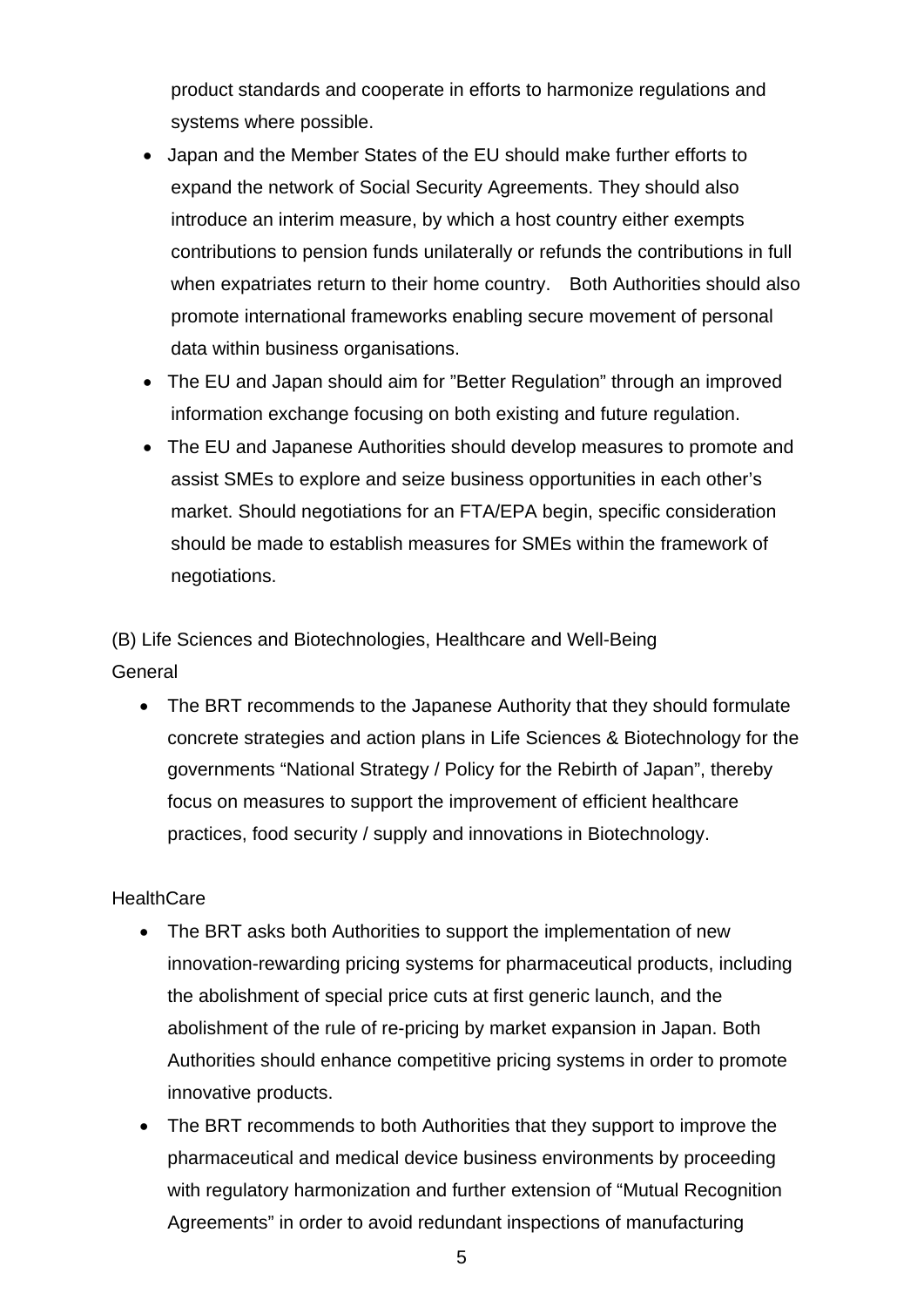facilities (e.g. injectable pharmaceuticals and APIs) and ensure recognition of quality management audit results for lower risk medical devices.

- The BRT calls for harmonization regulatory standards for the approval of non-invasive diagnostics between EU and Japan.
- The BRT asks the Japanese Authorities to support the reinforcement of strict regulations for GMP on medicinal gases.

## Animal Health

- The BRT recommends to both Authorities that they should introduce a 1-1-1 concept (one dossier – one assessment – one decision on marketing authorization) for all animal health products, thereby further harmonize the regulatory requirements for product registration, shorten review times and recognize the GMP certification for veterinary products.
- The BRT recommends to both Authorities that they should promote the responsible use of antibiotics in Animal Health.

## Plant Protection & Biotechnology

- The BRT recommends to both Authorities that they should enhance the acceptance of GMO's by educating people about the efficiency and safety of GMO's based on scientific knowledge considering world food supply and demand prospects in cooperation with the private sector.
- The BRT asks the Japanese Authority to implement concrete action plans for a higher food self-sufficiency of Japan.
- The BRT recommends to the EU Authorities that they should shorten the review times for new applications / product registrations in both plant protection and biotechnology.

(C) Innovation, Information & Communication Technologies ICT

- Both authorities should execute respective growth strategy and ICT strategy.
- Both Authorities should coordinate trading principles of ICT services.
- Both Authorities should build trusted and safe online environment.
- Both Authorities should build robust critical infrastructure supported by ICT.
- Both Authorities should deploy Next Generation Broadband Networks.
- Both Authorities should continue efforts for ICT usage towards social challenges.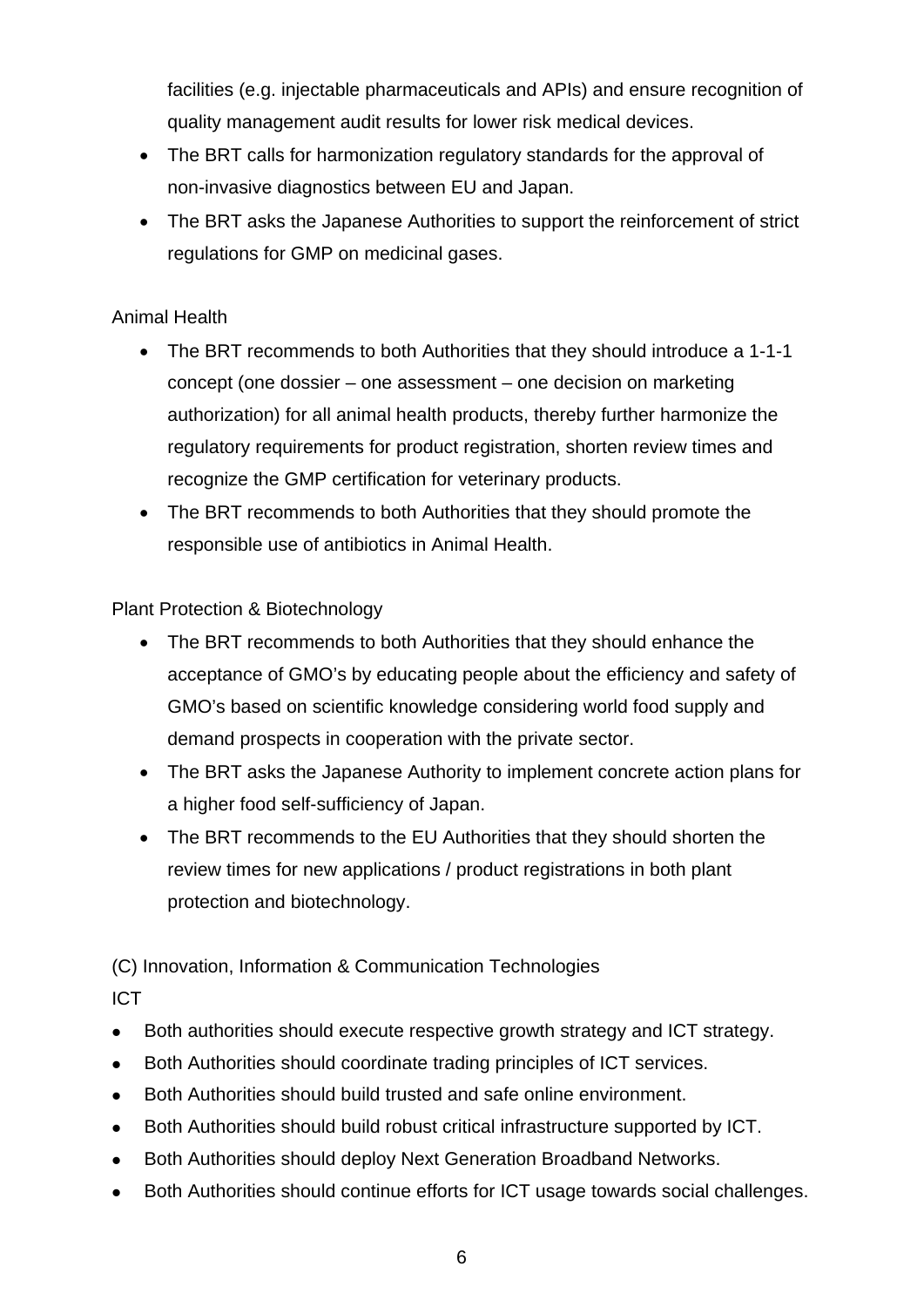- Both Authorities should balance personal data protection and innovation in the cloud computing era
- Both Authorities should expand product coverage and membership of ITA
- Both Authorities should harmonise M2M communication and ITS regulations.
- European Authorities should conduct fundamental reform of the Private Copying Levy System and apply reduced VAT rate to e-Books

Innovation in general:

- Both Authorities should enhance cooperation on 21st Century societal challenges.
- Both Authorities should strengthen business cooperation between EU and Japanese clusters.

Innovation in aeronautics, space and defence:

- <sup>z</sup> Authorities should *s*ignificantly upgrade bilateral industrial cooperation.
- Authorities should broaden bilateral cooperation on environmental issues.
- Aircraft certification authorities should make a full bilateral agreement.
- Authorities should upgrade their cooperation on low altitude IFR routes and satellite based navigation regulation for helicopters.
- Authorities should establish a dialogue on satellite technology cooperation.
- Authorities should establish mutual backup of government launch missions.
- Authorities should establish a close cooperation between the EU's Galileo and Japan's Quasi-Zenith Satellite System.
- Authorities should spearhead a global effort of active space debris removal.
- Authorities should expand agreements to exchange classified information.
- In relaxing the three principles of arms exports, Japan's Authorities should give the EU industry opportunities equal to that provided to the US industry.
- Japanese Authorities should facilitate the re-export of Defence equipment imported to Japan for demonstration purposes.

(D) Financial Services, Accounting and Tax Issues

• Regulation should be implemented looking ahead the broader economic implication; otherwise the financial sector may be safer but not able to fulfil its role to support economic recovery. Moreover, excessive 'ring-fencing' in each jurisdiction and duplication of regulations have to be avoided with effective supervision and international coordination.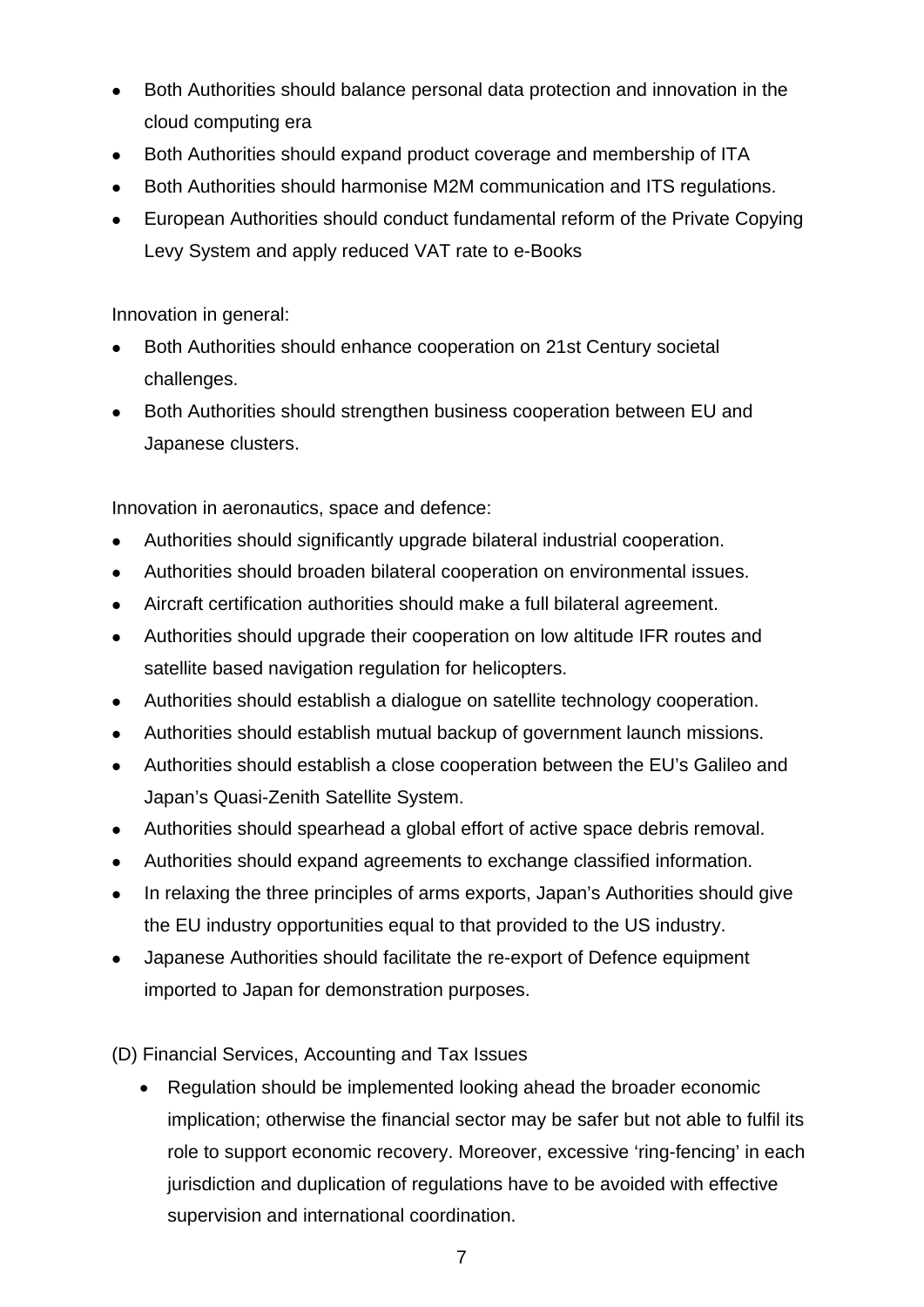- The BRT calls on Japan to review the proposed 2012 tax reform limiting deductible interest to 50% of taxable income (after adjustments for interest and depreciation). The reform will curb foreign investment into Japan as it will cause double taxation of interest income in both the foreign investor's home country as well as in Japan.
- In the perspectives of coping with today's prevailing credit crisis, the European governments should cautiously make a decision when and how to introduce tighter regulations in order to minimize potential economic slowdown and avoid worsening the current situation.

## (E) Energy, Environment, and Sustainable Development

## Natural Disasters and Safety Measures

• The earthquake and the tsunami who struck Tohoku, and the Fukushima nuclear power plant situation demonstrate the need for a more flexible approach to allow a swift acceptance of support from overseas to facilitate the international support in case of disaster.

## Alternative and Renewable Energies

- The drivers (long term price competitiveness, energy independence, climate change and energy security) for using alternative and renewable energies, including nuclear, will remain. The development of rechargeable batteries and its multiple applications, from EV to smart cities and smart grids is a particular area where Japan and EU should provide support and seek harmonization of infrastructure and regulation.
- In the wake of the Fukushima accident, the rising expectations for nuclear energy call for a strengthened nuclear safety framework. Japan and the EU should cooperate to promote "world safety standard" and capacity building, and encourage skilled and independent safety authorities.

## Global warming issues

• It is urgent to reduce Green House Gas emission. It is therefore necessary that Japan and the EU engage all large emitting countries in a new, fair and effective international framework. At the same time, Japan and EU shall encourage the widespread use of existing energy efficient and low carbon products and technologies, support an effective technology transfer process and cooperate in developing innovative solutions.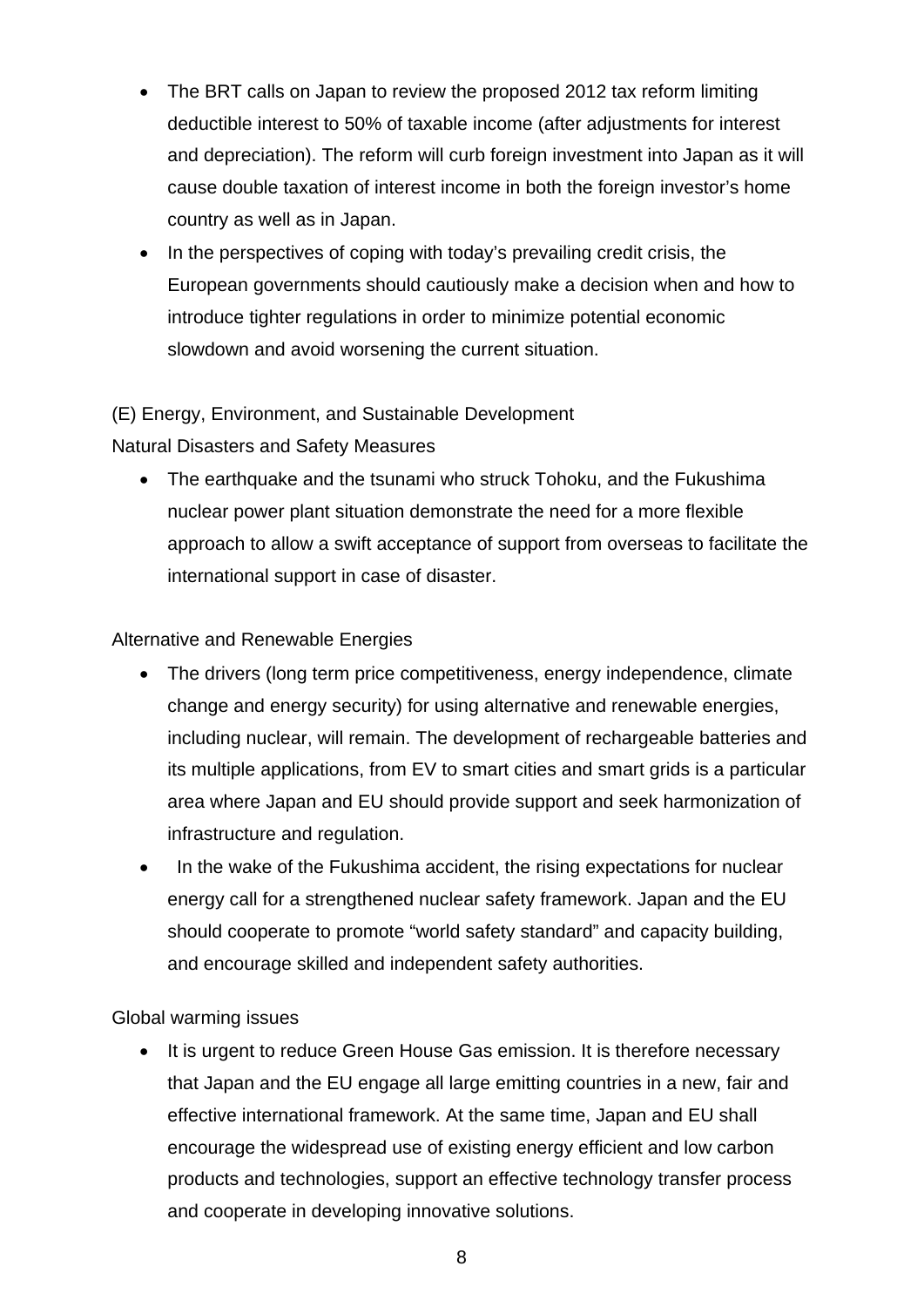Securing Supplies of Rare Metal Resources and other Raw Material

• Japan and the EU should promote actions in international for a to establish a set of rules on access to raw material, as a way to manage in a fair way the pressure on price and availability of these resources stemming from a growing demand and in some cases on limitation of supply.

The above bullet points are summarised excerpts of the BRT's five much more complete and extensive sets of BRT Recommendations attached hereto.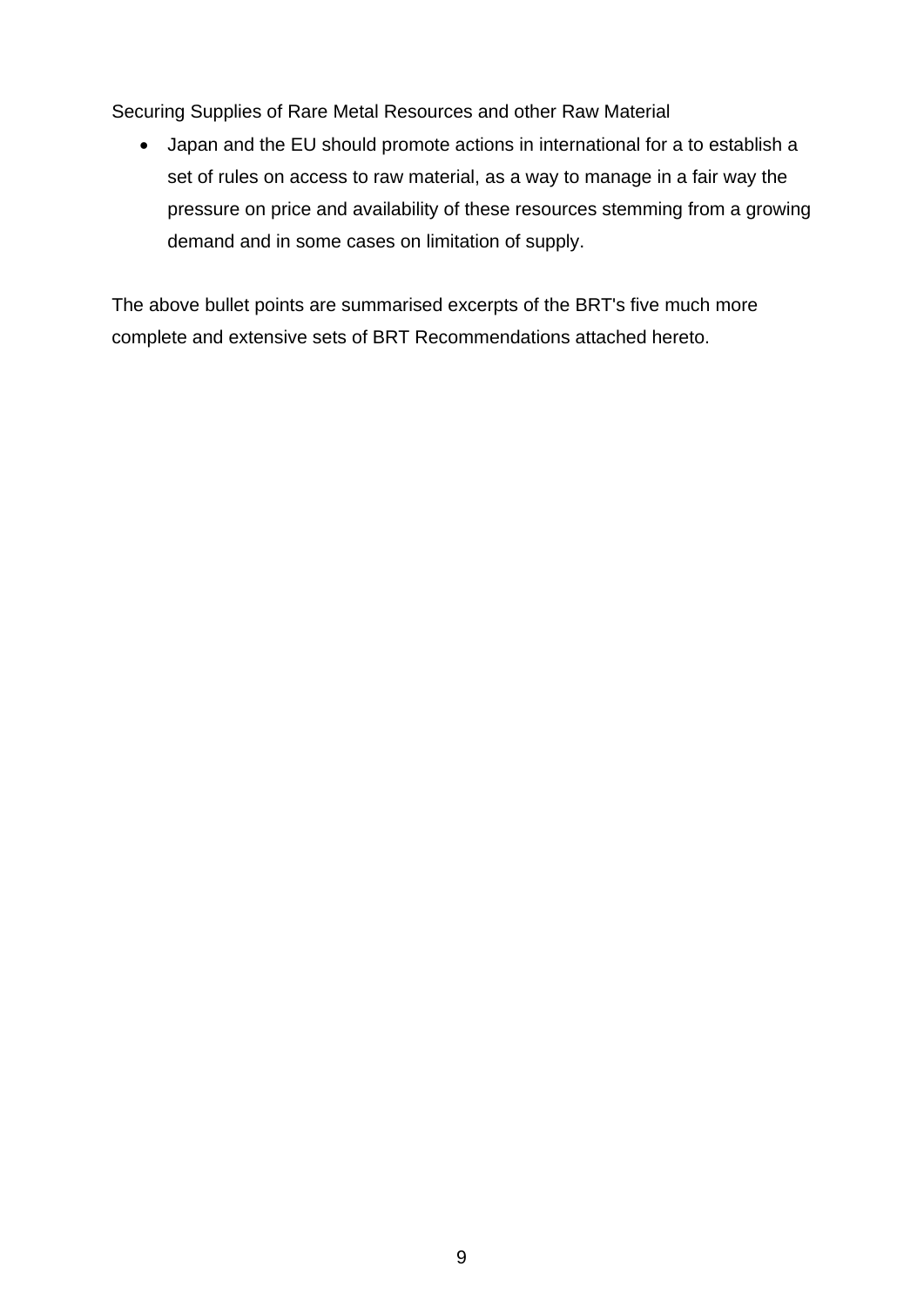

日・**EU** ビジネス・ラウンドテーブル

# **Unlocking Growth Potential in EU-Japan Business**  -日本と**EU**の連携強化と成長の実現に向けて-

### 総括提言書(仮訳) **2012**年**4**月**3**日~**4**日 於 東京(日本)

1. はじめに

2012年4月3日から4日の二日間に渡り、東京において「Unlocking Growth Potential in EU-Japan Business ―日本とEUの連携強化と成長の実現に向けて」を テーマに、日・EUビジネス・ラウンドテーブル(BRT)の年次会合が開催された。 本会合では、米倉弘昌氏(住友化学株式会社会長)ならびにジャン・イブ・ルガル 氏(アリアンスペース会長兼CEO)が共同議長を務めた。

また、本会合には、枝野幸男経済産業大臣、牧野聖修経済産業副大臣、山根隆治 外務副大臣、山川鉃郎総務省総務審議官、ならびにアンティ・ペルトマーキ欧州委 員会企業・産業総局副総局長ら日・EU両政府の代表が出席した。

本会合では以下のテーマについて議論を行なった。

- 1. 総括提言・分野別提言に関する議論と提言の採択
- 2. 特別会合 (i)日・EU自由貿易協定(FTA)/経済連携協定(EPA) チャンスと 課題、(ii)エネルギー関連分野におけるEUと日本の協力、(iii)先進経済国の成 長戦略と産業復興
- 3. 日・EU両政府との官民対話
- 4. 特定テーマに関する非公式会合 (i)財政・金融問題が企業に与える影響、(ii) 産業バリューチェーンの堅牢性、(iii)人材開発、(iv)環境保全対策の強化に向け た企業戦略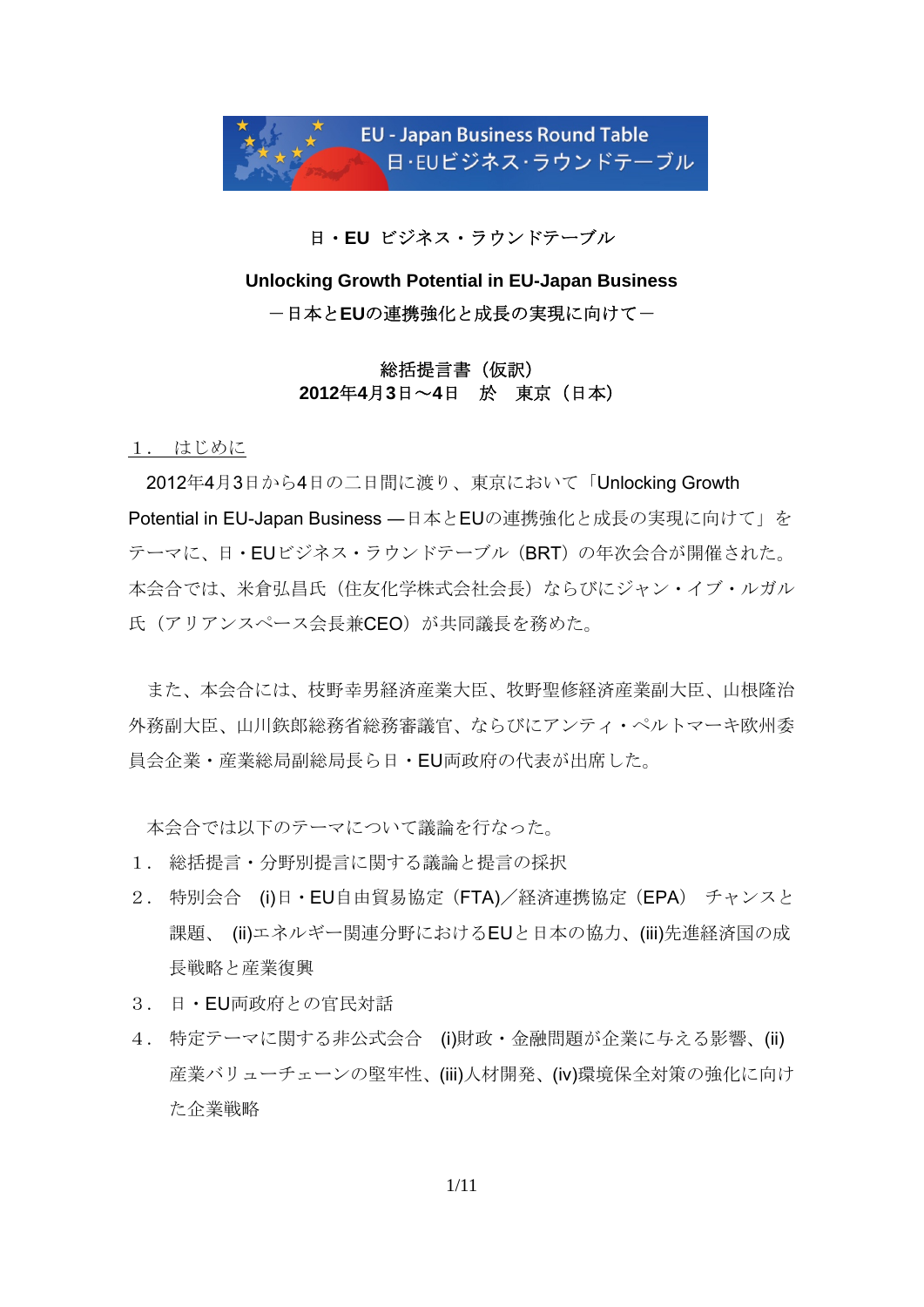また本会合では、日・EU FTA/EPAおよび政治・協力に関する協定のほか、産業 協力の推進、国際基準に関する協調、多国間貿易の枠組みの今後の方向性など、日 本とEUが互いに大きな関心を有している主要課題について議論した。

BRTメンバーは、野田佳彦日本国内閣総理大臣、ヘルマン・ファン・ロンパイ欧 州理事会議長、ならびにジョゼ・マヌエル・バローゾ欧州委員会委員長に対して、 今月末にも共同でBRTの提言書を建議することで合意した。

### 2. 背景

EUと日本は、主要先進経済圏として、また、世界の主要貿易・投資国として、 さらなる様々な取組みを進めることによって、日・EU経済関係の大きな潜在的成 長力を顕在化させることができる。両者は現在、日・EU間の貿易・投資および協 力関係の拡大、ならびに、より緊密な日・EU関係の構築に取り組んでいる。共に 世界的な金融不安と経済の不確実性を乗り越えるべく、懸命の努力を進めているな か、長期的な、健全かつ、より力強い成長の実現に向け、EUと日本が共通の課題 に協力して取り組んでいくことは極めて重要である。

2011年のEU経済は不安定であった。いくつかのEU加盟国の政府債務の持続可能 性について懸念が生じたことで、金融市場が不安定となり、経済界、投資家ならび に消費者の信頼を損ねることとなった。経済界としては、投資ならびにEU経済の 成長にとってユーロは不可欠である、との見解を表明した。EU首脳の努力によっ て経済のガバナンスは改善されたが、引き続き、現在の機運を活かし、必要な構造 改革を実現していくための努力を重ねていくことが必要である。

日本は、2011年3月に発生した東日本大震災からの本格的な復興と経済の再建に 向けて懸命の努力を続けている。日本企業は予想を超えるスピードで震災の影響か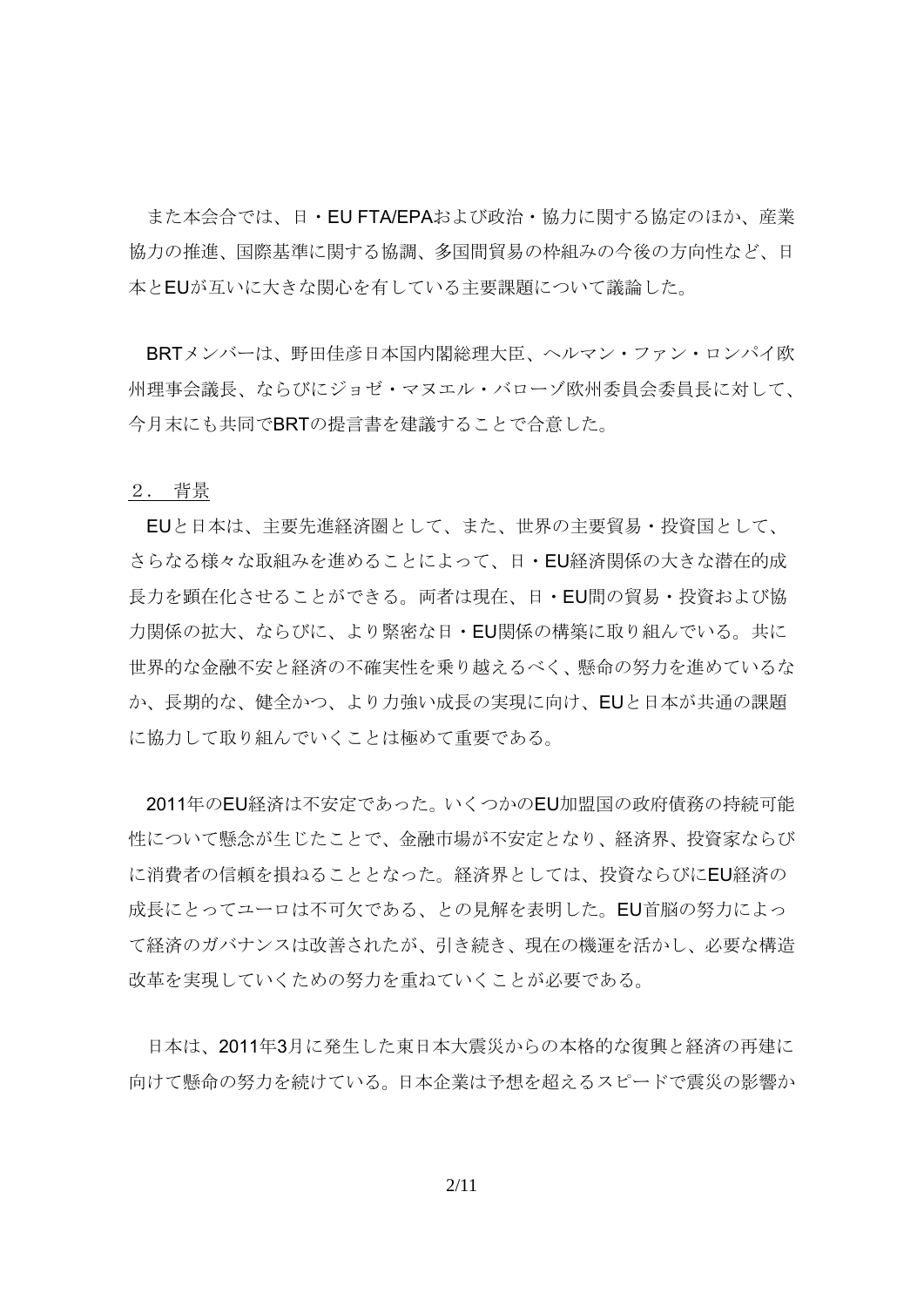ら回復しつつあったが、内需の低迷や長引くデフレに加え、いくつかの新興国では 景気減速の兆しが見えるなど、非常に厳しい環境に直面し、最近では回復のペース が鈍っている。

こうした厳しい状況の下、EUと日本は、この一年間、政治的・経済的協力を一 層深め、強化していくために積極的な取り組みを続け、とりわけ、双方の経済成長 を加速させることを目指してきた。両政府は、2011年5月に開催された日・EU定期 首脳協議において、深く、かつ、包括的な日・EU FTA/EPAの範囲と野心のレベル、 ならびに政治・協力に関する協定の範囲とレベルを明確にするため、議論を開始す ることに合意した。BRTでは、2011年9月の「日・EU FTA/EPAの締結に向けた緊 急提言」において、EU・日本両政府に対し、高いレベルの野心を追求するととも に、日・EU双方が関心を有する全ての分野を対象に、貿易および投資に関連する 商業的に重大なあらゆる障害を撤廃することを検討するよう求めた。同時に、両政 府に対して、スコーピングの過程において誤解の余地を残さないこと、また、産業 界の期待に沿わない結果とならないようスコーピング作業を進めることを要請し た。また、BRTは、今後の全ての交渉を十分な透明性と産業界との密接な協力のも とで進めていくよう両政府に提案した。さらに、BRTは、政府の取組みを支援する ために、相互の関心や懸念を十分に理解した上で、非関税障壁の問題について議論 し、セクター別に具体的かつ現実的な解決策をとりまとめるよう、EUと日本の双 方の産業界に呼びかけた。この取組みについて、2012年のBRT年次会合では、いく つかの前向きな成果が発表された。

#### 3. 要請および提言

BRTは、欧州委員会および日本政府に対し、スコーピング作業を野心的な内容で 完了させるために必要な残りの取組みを早急に進めるよう要請する。さらに、BRT は、欧州委員会および欧州理事会に対し、2011年5月の日・EU定期首脳協議で示さ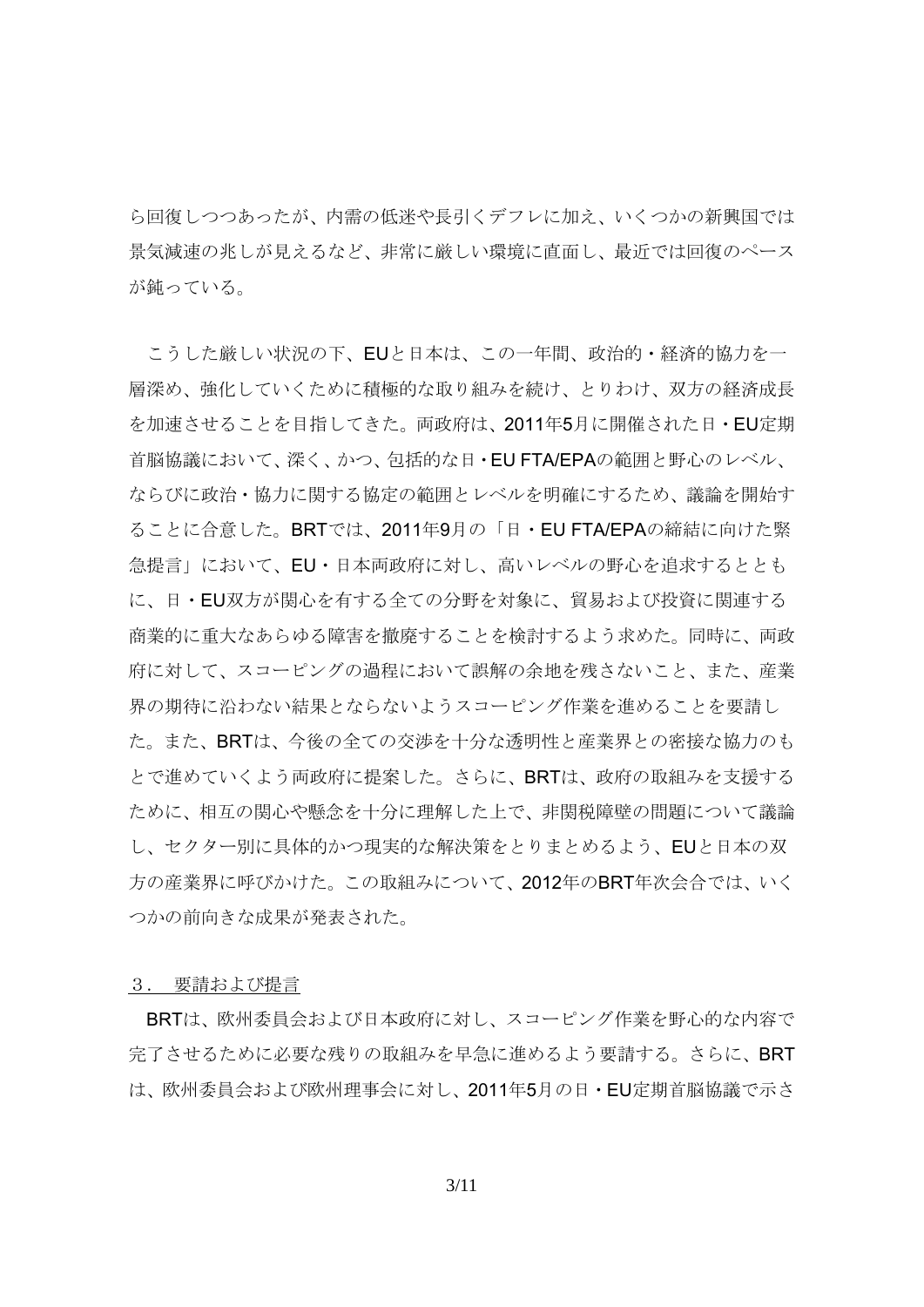れ、かつ、BRTが2011年9月の「日・EU FTA/EPA締結に向けた緊急提言」の中で 支持を表明した、高いレベルの野心を念頭におき、スコーピング作業における成果 にもとづいて、日本とのFTA/EPAおよび政治・協力に関する協定についての交渉権 限を欧州委員会が取得するために必要な作業を早急に進めるよう求める。また、 日・EU経済関係の潜在的な成長力をさらに高め、顕在化させるために、野心的で バランスの取れた、互恵的かつ包括的な日・EU FTA/EPAを実現し、関税、非関税 障壁、政府調達、投資、規制・基準の調和や相互承認等に関する主要な未解決の課 題を解決するよう求める。

BRTは、世界の二大先進経済圏である日本とEUが、より開かれた自由な貿易・ 投資を促進し、規制・基準の調和を加速し、貿易における中小企業の潜在的な成長 力を顕在化するために中小企業を支援する一方、ライフサイエンス、バイオテクノ ロジー、ヘルスケア、情報通信技術(ICT)、航空宇宙産業、エネルギー、環境な どの幅広い成長分野において協力関係を強化していくことによって、共に健全な、 より力強い成長を実現し、世界経済の持続可能な発展に貢献できることを強く確信 している。

BRTは、多国間貿易制度を支持し、WTOに対して、ドーハ開発アジェンダ交渉 における膠着状態を打開し、多国間貿易のルール・基準を策定するための世界で唯 一の国際機関として、強いリーダーシップを発揮し、自由貿易を推進するよう求め る。

BRTはまた、日・EU両政府に対して、以下を要請する。

(A) 貿易・投資と規制分野における協力

• BRTは、欧州委員会および日本政府に対し、スコーピング作業を野心的な内容 で完了させるために必要な残りの取組みを早急に進めるよう要請する。さらに、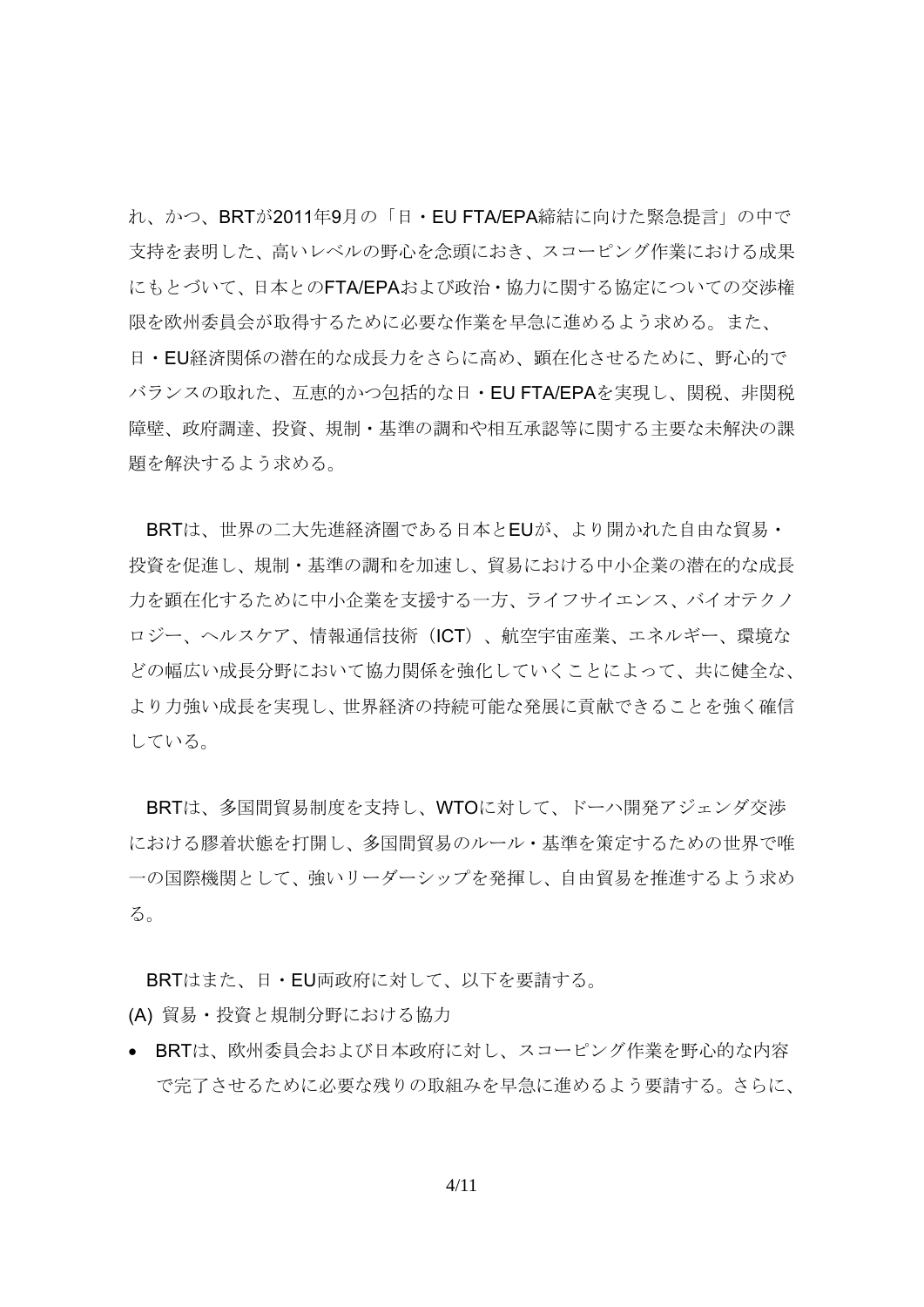BRTは、欧州委員会および欧州理事会に対し、2011年5月の日・EU定期首脳協 議で示され、かつ、BRTが2011年9月の「日・EU FTA/EPA締結に向けた緊急提 言」の中で支持を表明した、高いレベルの野心を念頭におき、スコーピング作 業における成果にもとづいて、日本とのFTA/EPAおよび政治・協力に関する協 定についての交渉権限を欧州委員会が取得するために必要な作業を早急に進め るよう求める。また、日・EU経済関係の潜在的な成長力をさらに高め、顕在化 させるために、野心的でバランスの取れた、互恵的かつ包括的な日・EU FTA/EPA を実現し、関税、非関税障壁、政府調達、投資、規制・基準の調和や相互承認 等に関する主要な未解決の課題を解決するよう求める。

- 日本とEUは共同で、WTOドーハ開発アジェンダにおける交渉の成功と、保護貿 易主義との闘いを強固に支持する声明をWTOに求める。WTOは、ケース・バイ・ ケースによる対応を推進させながら、その核となる機能、すなわち貿易自由化 と貿易ルール制定に、より重点的に取り組むべきである。これは包括的市場ア クセス交渉の利点を明らかにし、多国間貿易システムの弱体化を防ぐものとな る。
- 日・EU両政府は、新グローバルスタンダードの促進において、国際基準を適用 し、協力を強化すべきである。両政府は、類似あるいは同等な製品基準に照ら して承認された製品を相互に認識し、規制およびシステムを可能な限り統一す るよう協力して取り組むべきである。
- 日本およびEU加盟国は、社会保障協定のネットワークを拡大するために、さら に取り組むべきである。また、受入国が年金保険料の支払いを一方的に免除で きるか、国外居住者が母国に戻る際に保険料を全額返金できるかのどちらかを 可能にする暫定措置を導入しなければならない。両政府とも、グローバル企業 内部における個人データの安全な移動を可能にする国際的枠組みの導入を促進 すべきである。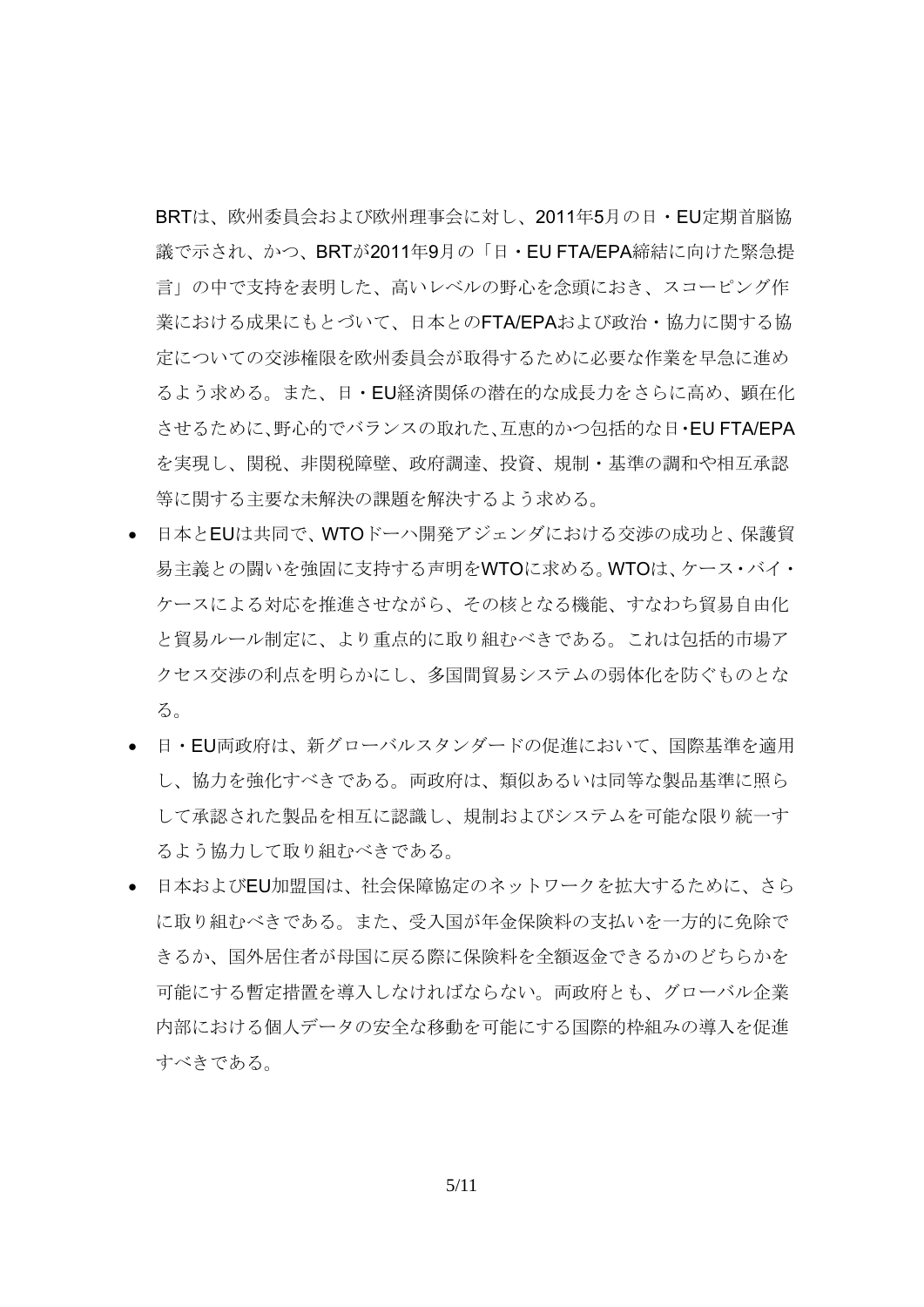- 日本とEUは、既存および将来的な規制に重点を置いた情報交換の強化により 「ベター・レギュレーション」を徹底すべきである。
- 日・EU両政府は、相互の市場において中小企業がビジネスチャンスを追求し確 保できるよう、奨励及び支援するための措置を講じるべきである。FTA/EPA交 渉を開始する場合は、その交渉の枠組み内で中小企業対策が講じられるよう具 体的に検討されるべきである。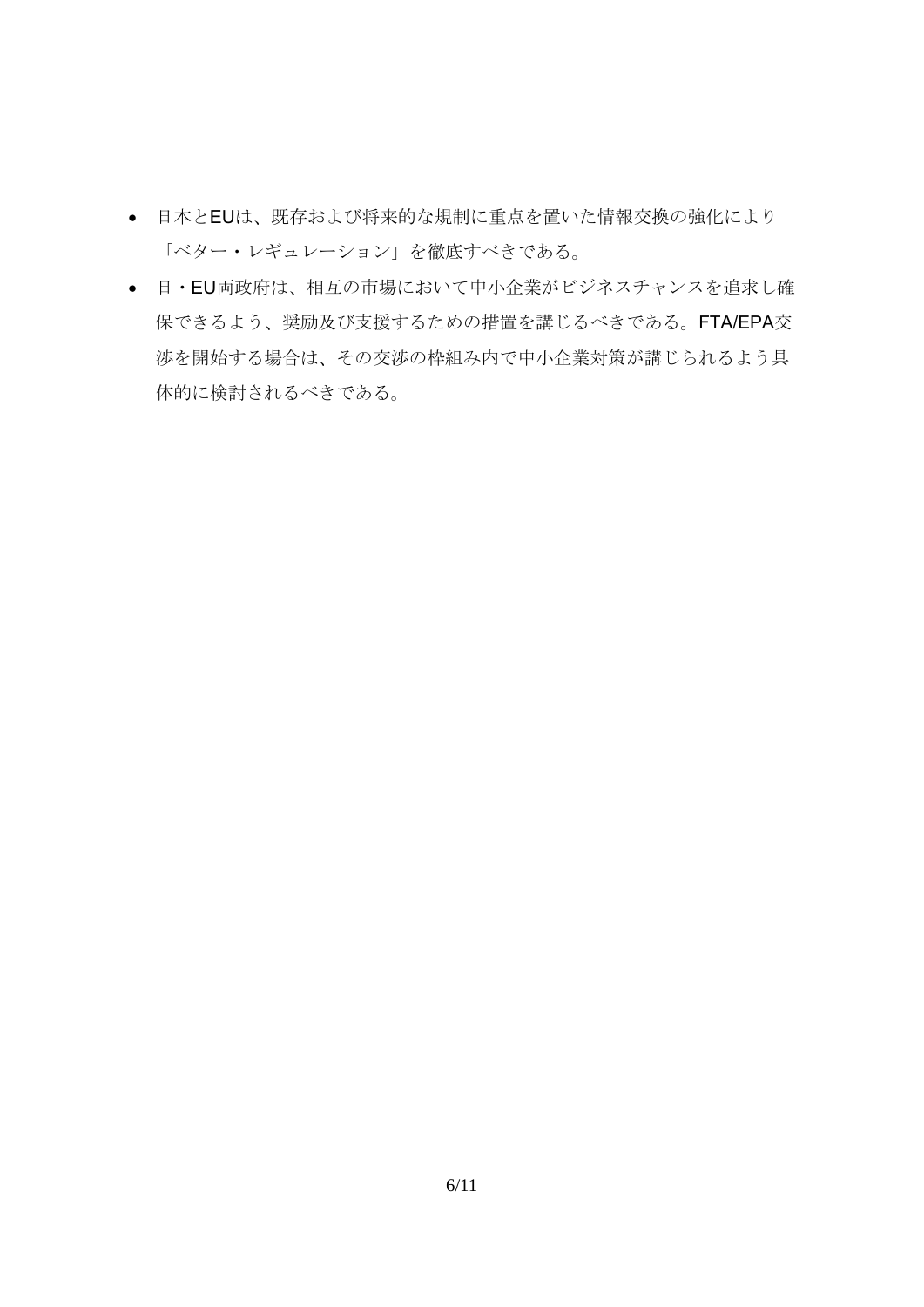(B) ライフサイエンス・バイオテクノロジー、健康・福祉

一般課題

• BRTは日本政府に、日本の国家戦略としての「日本再生の基本戦略」の実現に 向けたライフサイエンス・バイオテクノロジー (LS & BT) 分野における具体的 な戦略及び行動計画の策定を求める。特に、健康分野における効率性の向上や 食糧の安全と供給の確保、バイオテクノロジーにおけるイノベーションの改善 に焦点をあてるべきである。

健康

- BRTは両政府に対し、革新的製品を推進するため医薬品のイノベーションに見 合い、競争力のある価格制度を施行することを求めると同時に、日本政府に、 後発医薬品が初めて上市された際の追加の薬価引き下げや市場拡大再算定を廃 止することを求める。
- BRTは両政府に対し、医薬品及び医療機器の事業環境を改善させるために、日 本・EU間の規制調和を進め、製造施設に関する重複した査察(非固形剤、医薬 品原体)を避け、低リスクの医療機器に関する品質管理監査結果の認証を確保 するための相互承認協定(MRA)を一層拡大することを求める。
- BRTは、日本・EU間における、非侵襲的な体外診断用医薬品・診断機器の製品 認可に関する基準の国際調和を進めることを求める。
- BRTは日本政府に対し、医療用ガスGMPに関する厳格な規制の強化を求める。

アニマルヘルス

• BRTは両政府に対して、全ての動物用医薬品について、「1-1-1コンセプト(1 つの書式-1回の審査-1度の決定)」を導入することを求める。それによって、 製品認可に必要な要件のさらなる調和が進み、審査機関が短縮される。また、 動物医薬品GMPの相互認証が可能となる。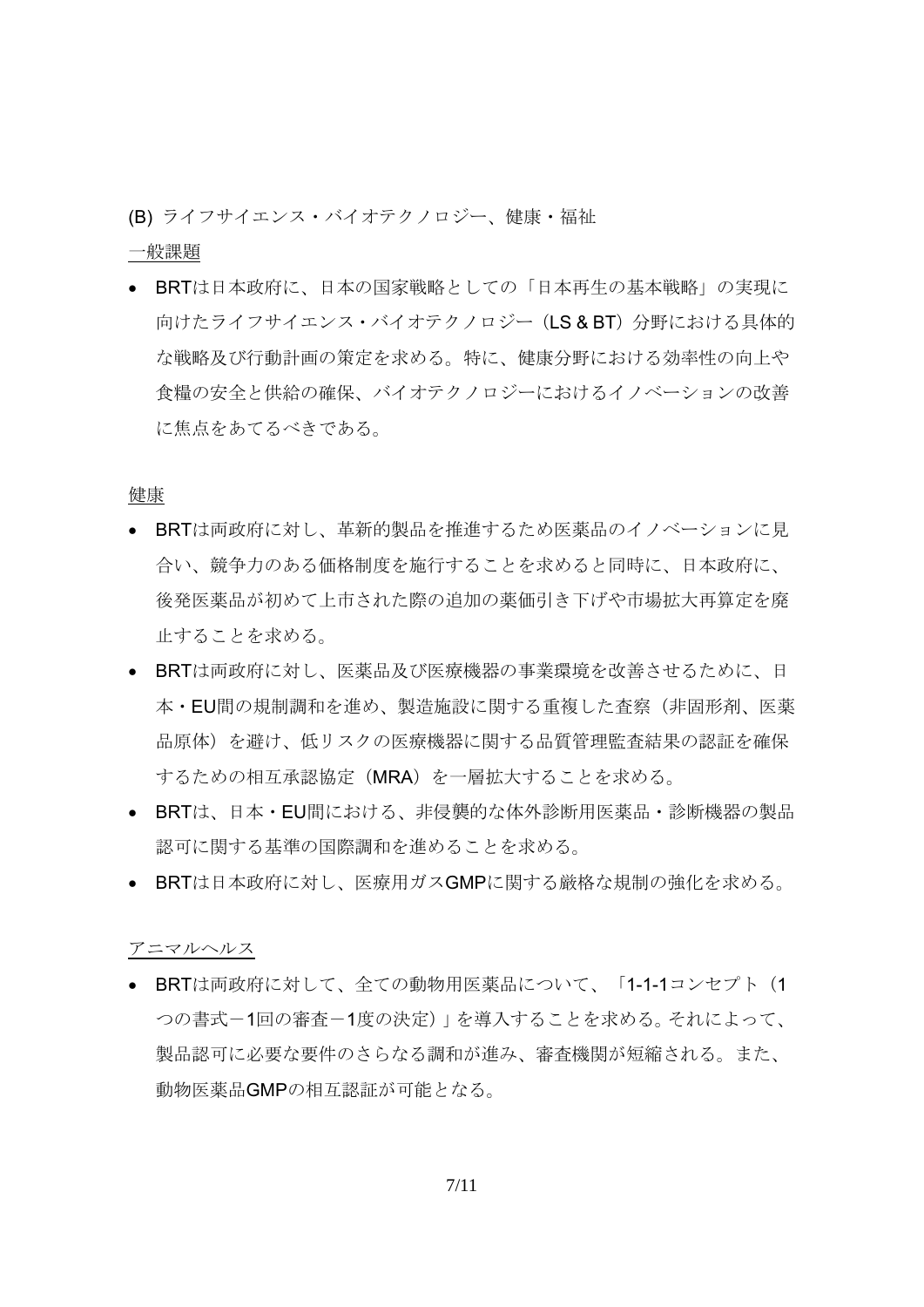• BRTは両政府に対し、アニマルヘルス分野における合理的責任のある抗生剤使 用を促進することを求める。

植物プロテクションとバイオテクノロジー

- BRTは両政府に対し、GMOの市場受容の実現を目指し、官民一体となって、世 界の食糧供給事情とそれに基づくGMOの有用性及び科学的安全性に関する国 民啓発を図ることを求める。
- BRTは日本政府に対し、日本におけるより高い食糧自給に向けての具体的な行 動計画を実行することを求める。
- BRTはEU政府に対し、植物プロテクション及び植物バイオテクノロジー分野に おける応用技術や製品審査に要する期間を短縮することを求める。

(C) イノベーションと情報通信技術

ICT

- 両当局は、それぞれの成長戦略とICT戦略の実行をすべきである。
- 両当局は、ICTサービスに関する貿易原則を調整すべきである。
- 両当局は、信頼された・安全なオンライン環境を構築すべきである。
- 両当局は、ICTにより支えられた堅牢な重要インフラを構築すべきである。
- 両当局は、次世代ブロードバンドネットワークを構築すべきである。
- 両当局は、社会問題解決に向けたICT利活用に対する努力を継続すべきである。
- 両当局は、クラウドコンピューティング時代においてデータ保護とイノベーシ ョンの調和を図るべきである。
- 両当局は、ITAの製品拡大と加盟国の拡大を進めるべきである。
- 両当局は、M2M通信とITSに関する規則の調和を図るべきである。
- 欧州当局は私的録音録画補償金制度の抜本的見直しを実施し電子書籍に対して VAT(付加価値税)の軽減税率を適用すべきである。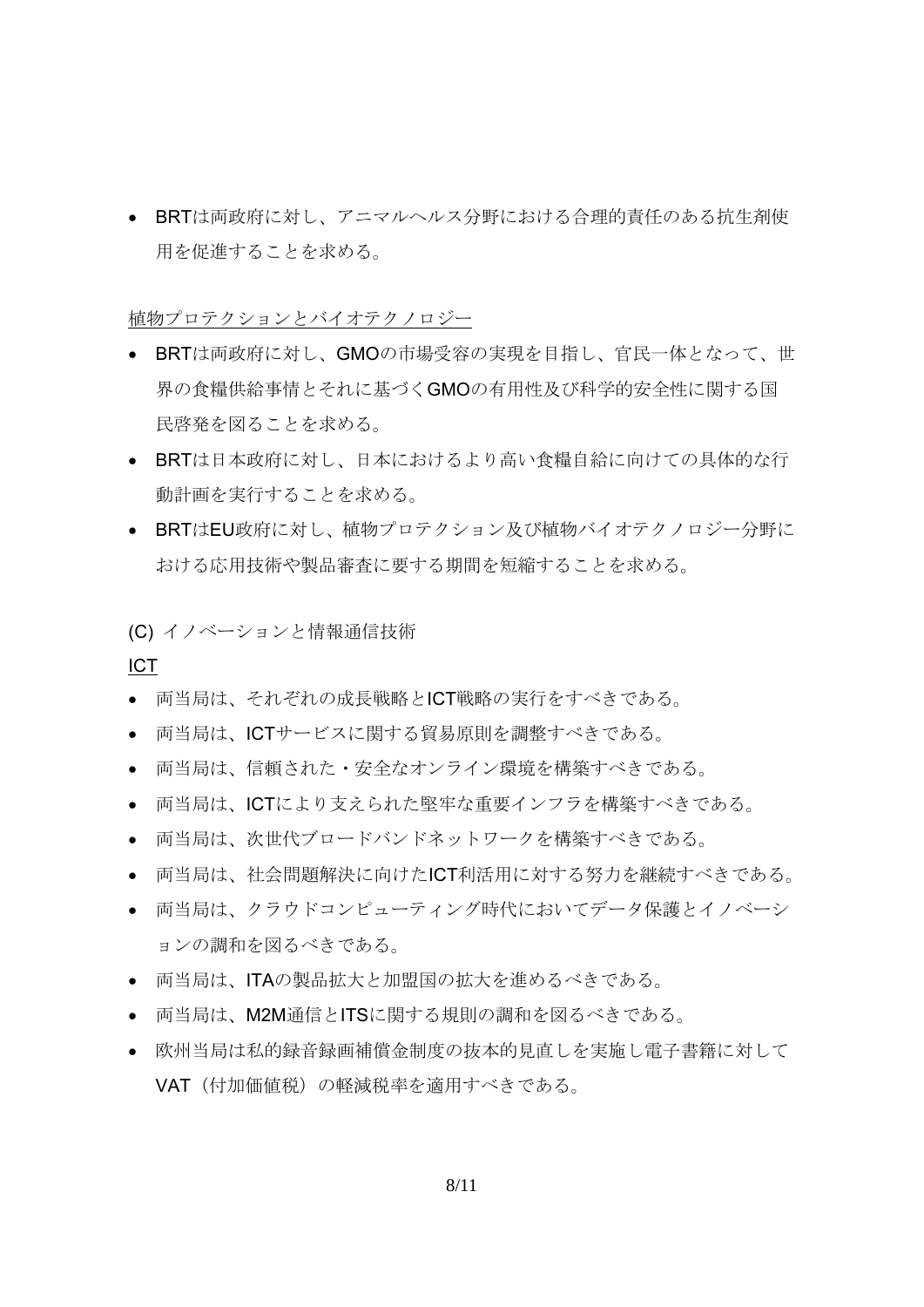### イノベーション全般

- 21世紀の社会問題に向けて両当局はEUと日本の協力を強化すべきである。
- 両当局は、日欧の地域クラスター間のビジネス協力を強化すべきである。

航空・宇宙・防衛に関するイノベーション

- 当局は両地域の産業協力を格上げすべきである
- 当局は環境問題に関する両地域の協力を拡大すべきである
- 双方の航空認定機関は、完全な両地域間の協定を締結すべきである。
- 当局はヘリコプターに関する低高度IFRルートと衛星によるナビゲーション規 則の制定に関する協力が強化されるべきである。
- 当局は衛星技術に関する協力対話を確立すべきである。
- 当局は政府による衛星打ち上げの相互バックアップを確立すべきである。
- 当局はEUのガリレオと日本の準天頂衛星システムの緊密な協力を確立すべきで ある。
- 当局は宇宙のごみの除去に関する世界的な活動を主導すべきである。
- 当局は機密情報の交換に関する合意を拡大すべきである。
- 武器輸出三原則の緩和に関して、日本の当局は米国産業界に提供されるのと同 様の機会をEU産業界にも与えるべきである。
- 日本の当局は、デモンストレーション目的に輸入された防衛機器の再輸出を簡 素化すべきである。
- (D) 金融サービス、会計および税制
- 規制は、経済に及ぼす広範な影響を考慮した上で導入されるべきである。さも なければ、金融セクターの安全性は高まるものの、経済の回復を牽引する役割 を十分果たすことが困難となりかねない。さらに、各国における過度なリング・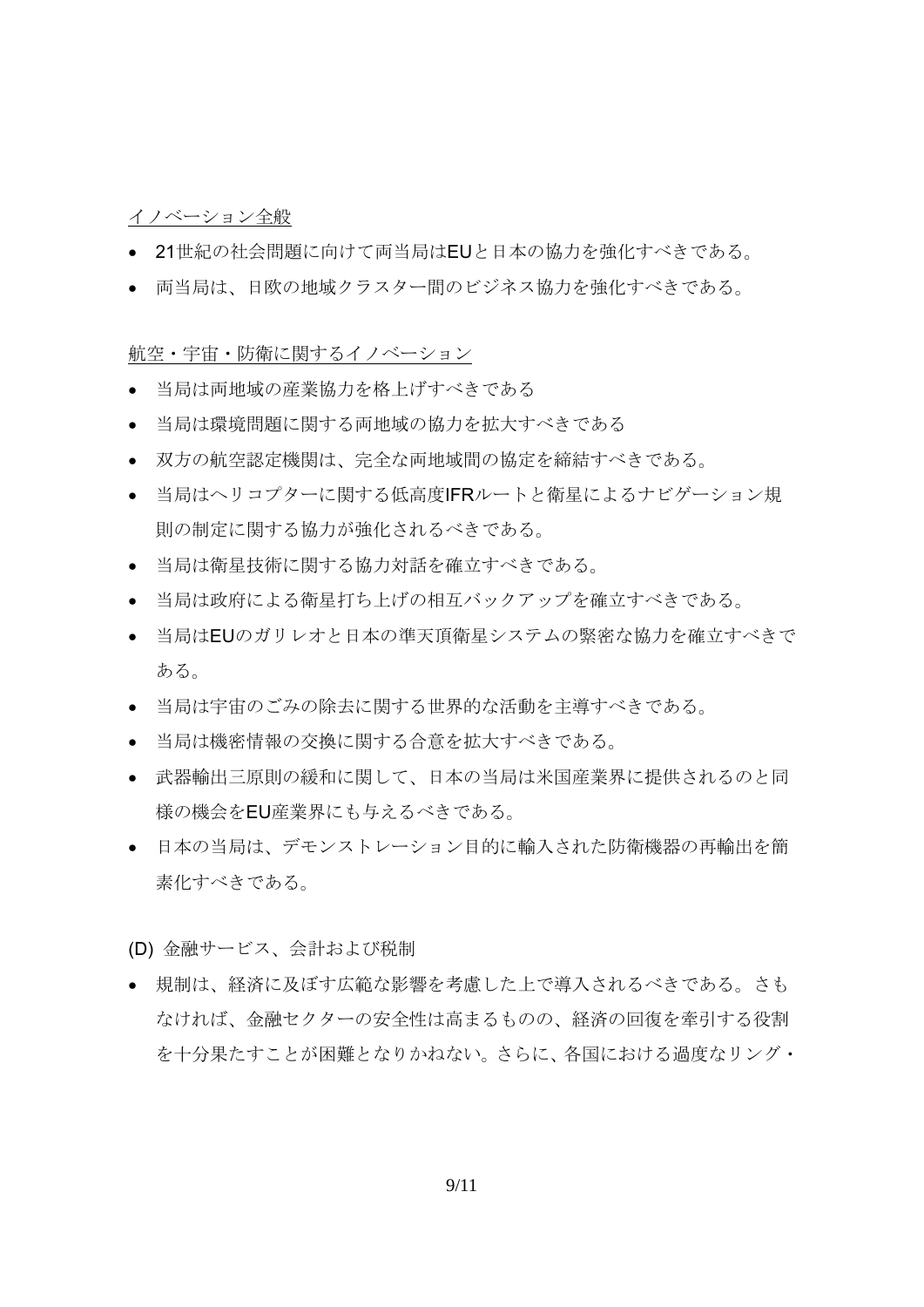フェンス政策と規制の重複は、効果的な監督とコーディネーションによって避 けられるべきである。

- BRTは、利子控除を課税所得の50%(金利・減耗分の調整後)を上限とする2012 年の税制改正案を見直すことを日本政府に提案する。この改正案は、外国投資 家にとって自国と日本で金利の二重課税が課されることを意味し、日本への投 資を減退させることになる。
- 欧州における今日の債務危機に対処するため、欧州政府は、潜在的な景気減速 を最小限にとどめ、現状の悪化を防ぐため、いつ、どのように規制強化すべき かを慎重に検討すべきである。
- (E) エネルギー、環境および持続可能な開発
- 自然災害と安全対策:地震と津波を受けた東北地方と、福島原子力発電所で起 きた状況は、自然災害が起こった場合、海外の支援を迅速に受入れるには、よ り柔軟に対応することが必要であることがはっきりした。
- 代替エネルギーと再生可能エネルギー:長期的な競争価格、エネルギー自給、 気候変動、エネルギー安全保障などは、原子力を含む代替エネルギーや再生可 能エネルギーを考える場合の重要な要因である。電気自動車からスマート・シ ティ、スマート・グリッドにいたるまで蓄電池開発やそれらのアプリケーショ ン開発は、特に日本とEUが支援し、インフラと規制の調和を推進すべきである。 福島の事故の影響が残る中で、原子力エネルギーに対する安全体制強化への期 待が高まっている。日本とEUは「世界安全基準」の推進、能力強化に協力し、 洗練し独立した安全基準の機関を振興していかねばならない。
- 地球温暖化問題:地球温暖化ガスの排出量削減は喫緊の課題となっている。従 って、日本とEUは主要排出国のすべてに新規の公正で有効な国際的な枠組みに 参加してもらうことが必要である。同時に、日本とEUはエネルギー効率が良く、